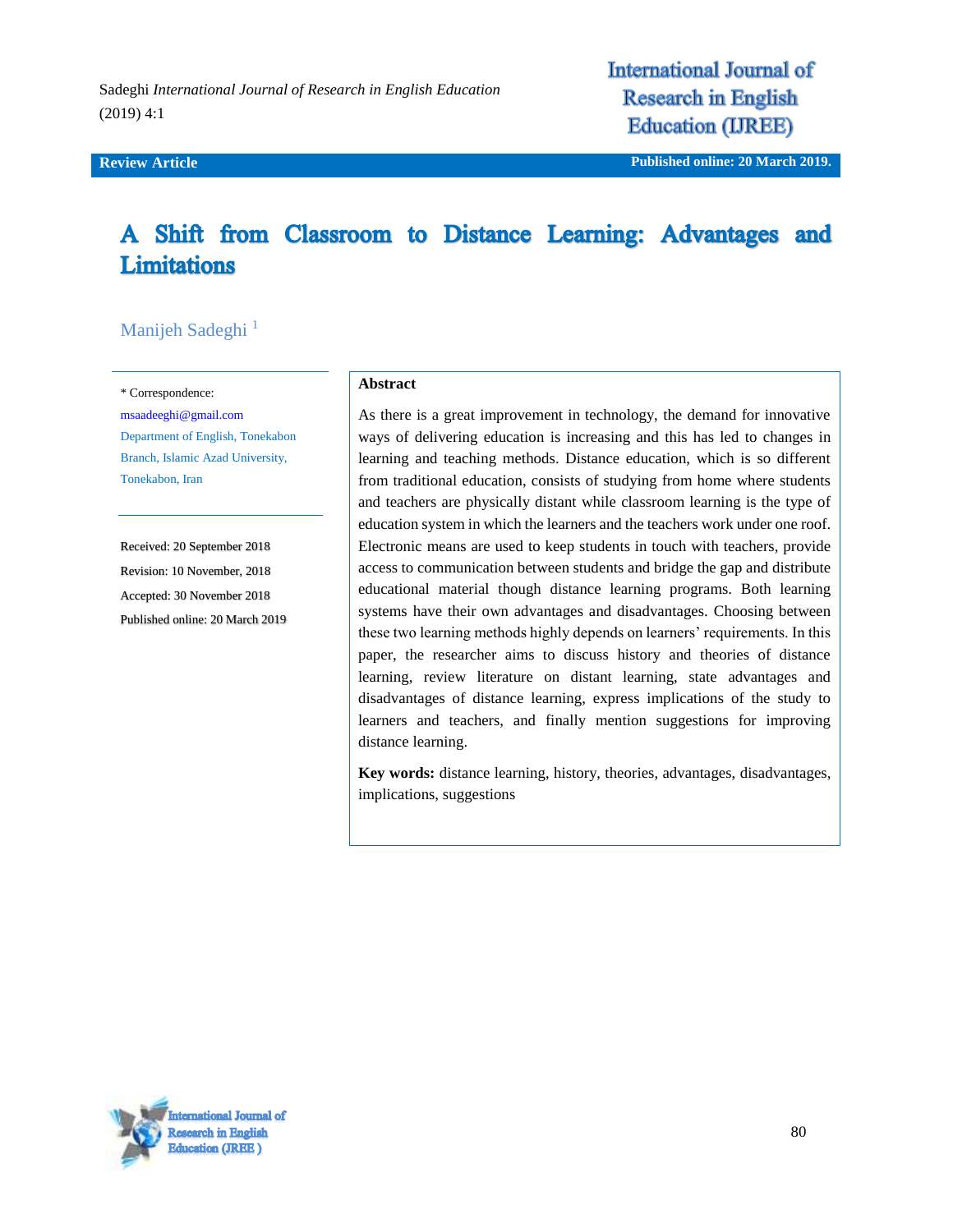#### **1. Introduction**

Distance education is the kind of education in which students may not always be physically present at a school. In other words, you learn, study, and qualify in your chosen subject online without having to attend an exam center, a college building, or university campus. According to Ryan (1997), the majority of distance education today takes place using the Internet, now readily accessible for the vast majority of students whether in their own homes or at facilities such as local libraries. These electronic means are used to distribute the learning material, keep students in touch with teachers, and provide access to communication between students. Of course, distance learning can use other technological formats as well including television, DVDs, teleconferencing, and printable material, but the immediacy and functionality of Web learning has made it a first choice for many distance learners. Online programs often take advantage of a number of emerging technologies to make keeping in touch and effectively communicating ideas easier and more efficient than ever before and students may find themselves using interactive videos, e-mail, and discussion boards to complete their lessons (Velasenko & Bozhok, 2014).

According to Mehrotra, Hollister, and McGahey (2001), distance learning or distance education, is not a future possibility for which higher education must prepare, it is a current reality creating opportunities and challenges for educational institutions; a reality offering students expanded choices in where, when, how, and from whom they learn; a reality making education accessible to ever larger numbers of persons. The facts that the number of universities offering distance education programs have increased, that the courses have become more varied and that the number of students applying these programs is rising, raise the question of whether the given education is as efficient as it could be. That is why researchers are continuing to develop and improve online activities (Kör, Erbay, Demir, & Akmeşe, 2016; Reiser & Dempsey, 2012). In addition, individuals who were unable to continue their undergraduate, graduate, or postgraduate education, for whatever reason, may now do so through distance learning. Therefore, distance learning offers equality of opportunity to individuals (Kör, 2013). In this paper, the history and theories of distance learning are reviewed in detail. Then advantages and disadvantages of distant learning are comprehensively explained. Finally, implications and suggestions are also discussed.

#### **2. History of Distance Learning**

Although there has been a recent explosion of distance education, particularly due to the new technologies available, the origin of distance education can be traced back to over 100 years ago (Birnbaum, 2001, Hanson et al., 1997; Mehrotra et al., 2001, Meyer, 2002). For communication to take place, at a bare minimum, there must be a sender, a receiver, and a message. If this message is intended as an instruction, then besides student, teacher, and content, we must consider the environment in which this educational communication occurs (Berg, 1995). Moore (1990) sees the success of distance education to be based on the content of the dialog between teacher and student and the effectiveness of the communication system in an educational process.

According to Meyer (2002), in order to help alleviate the demands of travel for faculty and students, institutions began utilizing available technologies, such as audio connections (i.e. telephones), videotapes, and television, to conduct distance education efforts. These types of delivery methods and media continued to be used, as distance education began to grow as a form of education. Early students of distance education consisted largely of students located in rural or remote areas that did not have geographical access to educational institutions. Another major population of distance learners in the United States were members of the military. The number of correspondence courses increased significantly after World War II when many veterans hurried to complete the education they had missed while in the service (Sherron & Boettcher, 1997).

Early distance education courses employed First and Second Generation communication technologies. First generation (1850s to 1960) was predominately one technology and consisted of print, radio, and television. As new media emerged such as radio and television, these new technologies were integrated into distance education delivery methods. Second generation (1960-1985) distance learning courses utilized multiple technologies without computers. The media used to deliver distance education within the second generation included audiocassettes, television, videocassettes, fax, and print. The establishment of the British Open University (1969) marked a significant development in the delivery of distance education by offering a mixed-media approach to distance learning technologies. Learning materials (text, audio & visuals) were sent to students by mail and supplemented by broadcast radio and television (Matthews, 1999).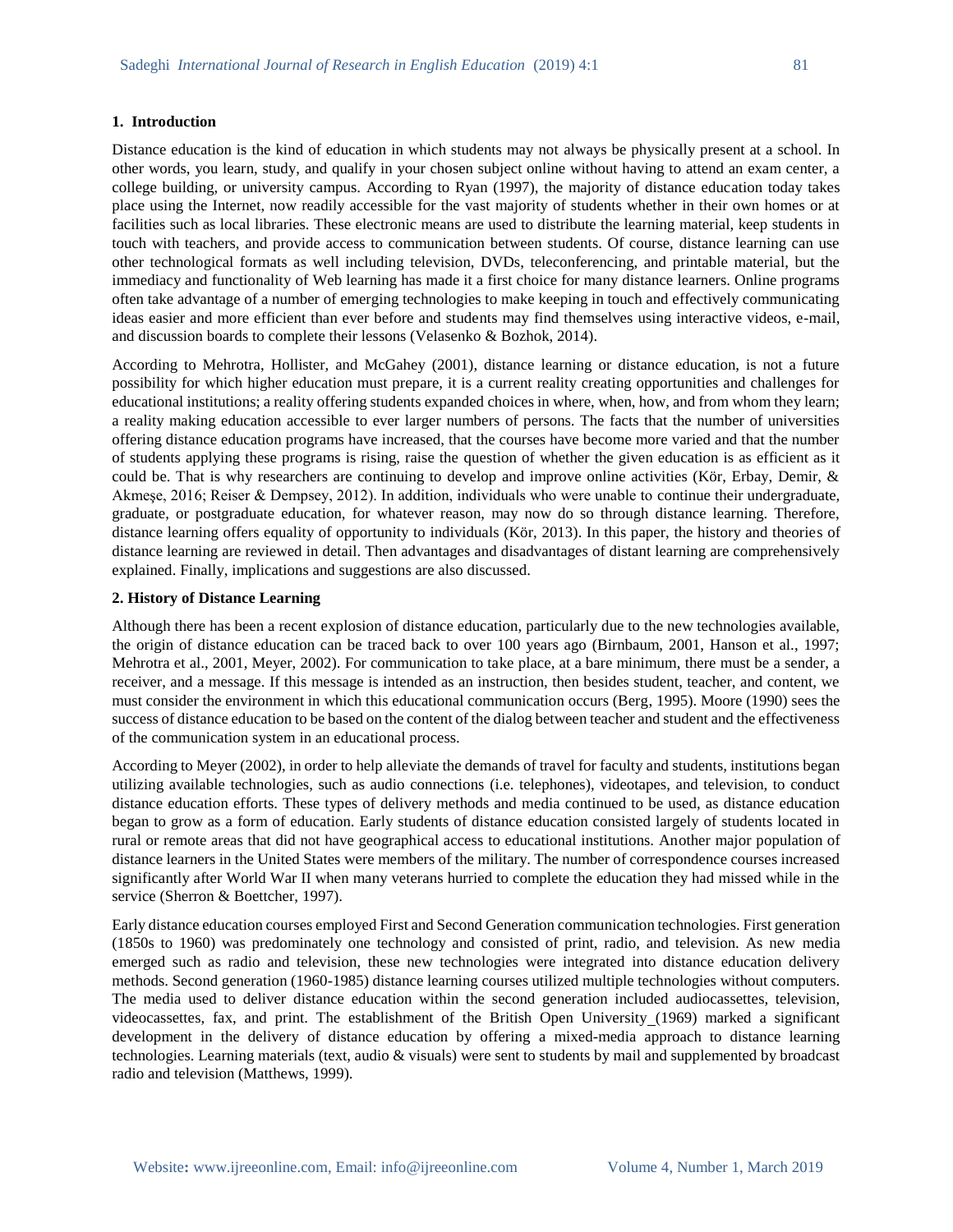#### **3. Theories of Distance Learning**

Just as no single learning theory has emerged for instruction in general, the same is true for online education. A number of theories have evolved, most of which derive from the major learning theories discussed previously (Piccia, 2017). In this section, several theories are examined. Terry Anderson (2011) examined the possibility of building a theory of online education, starting with the assumption that it would be a difficult, and perhaps impossible task. He approached this undertaking from a distance education perspective, having spent much of his career at Athabasca University, the major higher education distance education provider in Canada. While he acknowledged that many theorists and practitioners consider online learning as "a subset of learning in general" (Anderson, 2011, p. 46-47), he also stated that online learning as a subset of distance education has always been concerned with provision of access to educational experience that is, at least more flexible in time and in space as campus-based education (Anderson, 2011).

Anderson considered a number of theories and models but focused on the well-respected work of Bransford Brown, and Cocking (1999) who posited that effective learning environments are framed within the convergence of four overlapping lenses: community-centeredness, knowledge-centeredness, learner-centeredness, and assessment centeredness. These lenses provided the foundational framework for Anderson's approach to building an online education theory, as he examined in detail the characteristics and facilities that the Internet provides with regards to each of the four lenses. Second, he noted that the Internet had evolved from a text-based environment to one in which all forms of media are supported and readily available. He also accurately commented that the Internet's hyperlink capacity is most compatible with the way human knowledge is stored and accessed. In this regard, he referred to the work of Jonassen (1992) and Shank (1993) who associated hyperlinking with constructivism. Finally, Anderson extensively examined the importance of interaction in all forms of learning and referred to a number of mostly distance education theorists such as Holmberg (1989), Moore (1989), Moore and Kearsley (1996), and Garrison and Shale (1990). The essence of interaction among students, teachers, and content is well understood and is referenced in many theories of education, especially constructivism (Piccia, 2017).

Garrison (1985), and Aydemir, Özkeskin, and Akkurt (2015) categorizes technological evolution of old and distance learning under three generations: Correspondence, Telecommunications, and Computer. Likewise, Anderson and Dron (2011) made a similar categorization: Mass media, Conferencing, and Web 2.0. When we look at the common criteria of these categorizations we can see that the type of interaction (one-way or two way) and role of the participants (active or passive) plays an important role. Furthermore, as Gunawardena and McIsaac (2003) states while analyzing today's and future distance learning technologies, it is crucial to consider integrated telecommunication systems rather than simply video versus audio, versus data systems.

#### **4. Review of the Literature**

Distance Education, originated in mid-18th century, aimed to compensate the insufficiency of traditional education. It rapidly developed from correspondence courses and tapes (Williams, Paprock, & Covington, 1998) to the release of personal computers and the applications of computer-based multimedia applications. New tools and techniques, elearning, new courses, and instructors are playing an important role in distance education and increasing the satisfaction level of students (Ali, 2011; Sabir, Akhtar, Bahadur, Muhammad Sajjad, & Abbas 2014). Learners could receive resources of texts, figures, audio and video, and interpersonal interaction through hyperlinks and online inquiries (Chen, 2010).

In a study that analyzed the effects of socializing and Facebook usage on academic success, it was revealed that using Facebook had a positive influence on academic performance (Ainin et al., 2015). Gagne and Shepherd (2001) analyzed the performance of two class sections in an introductory graduate level accounting course; one section was a traditional campus-based class and the other section was distance education class. According to the obtained results, the performance of the students in distance course was similar to the performance of students in the on-campus course.

Autonomy is one of the most important factors of self-learning. And self-learning is vital for distance education students. Learners take action toward becoming lifelong learners when they take responsibility for their own learning. So, determining autonomy of distance education has a critical importance (Firat, 2016; Jacobs, Renandya & Power, 2016). Zimmerman (2002) explains that learner autonomy or learner independence is a major contribution to success in e-learning environments in which learners are responsible for their own learning. According to Lynch and Dembo (2004), learner autonomy is a critical factor in successful online distance learning.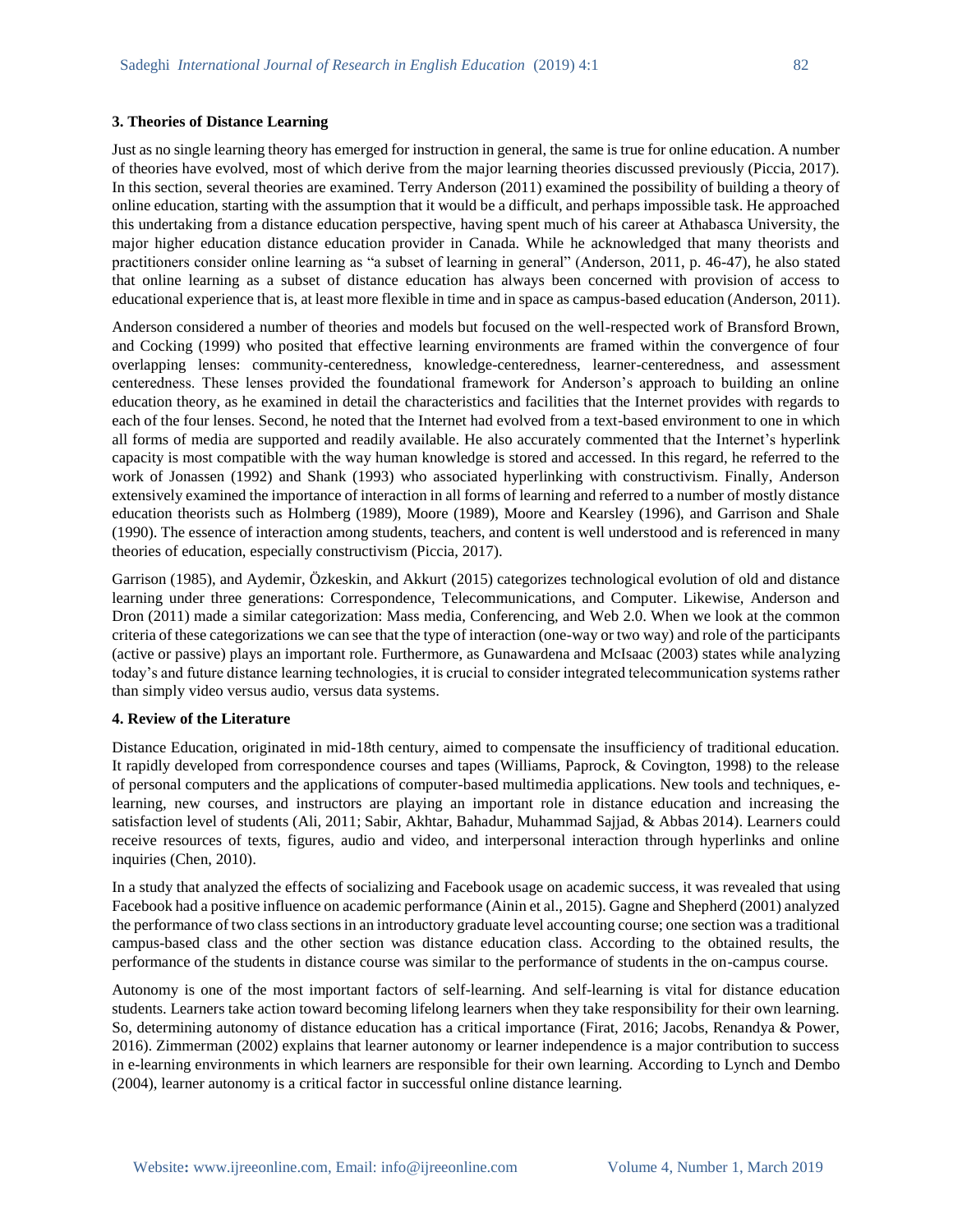In the last 20 years, with the advancement in technology, independent study has become more accessible for distance education students. Zigerell (1984) wrote, "the ease with which modern communications technologies can link educational institutions to homes, work-sites, and community centers has made adult education and lifelong learning matters of national policy" (P. 53). At the same time, the loads and responsibilities of adults have become of interest to experts and educators in distance learning**.** Feasley (1983) stated that individuals who must learn at a distance have ongoing obligations such as employment, family responsibilities, handicaps, or live in a geographically isolated area. The 1970s and 1980s introduced the related concept "distance education" which posed new challenges to traditional independent study, forcing a reexamination and redefinition of the place of independent study in this new international movement (Wright, 1991).

According to Traxler (2018), in formal distance education, there is enormous potential for widening access to higher education and increasing the diversity of student population since online technologies provide opportunities to learn anywhere, anytime from anyone. New technologies facilitate greater collaboration, both with global partners and at a more local level. There is however a culture of conservatism within European higher education which needs to change along with a recognition that new models of provision such as open online courses bring specific challenges (Clegg, Hudson, & Steel, 2003). Technology has been co-opted to support changes, as universities and colleges use online and distance learning approaches to compete in more distant markets, and technologies replace human pedagogic and administrative functions, amounting to the creeping industrialization of the universities' and colleges' core business (Traxler, 2015). This was identified from the early days of modern distance learning (Peters, 1973).

#### **5. Advantages of Distance Learning**

[Distance learning](https://www.eztalks.com/elearning/distance-learning-by-video-conferencing.html) might not be the best choice for every student seeking to pursue a college degree or university program but the list of advantages seems to outweigh the list of disadvantages.

#### *5.1 Study from Anywhere, Anytime*

The best thing about the distance education is you could learn it from anywhere and at any time. It does not matter in part of the country you are living you can join the course and start learning. Even if your course is offered by an international school you could easily get access to course material if you are a citizen of a different country. Get all the knowledge and training anywhere you reside on the planet (Nagrale, 2013).

#### *5.2 Saving Significant Amount of Money*

According to Bijeesh (2017), for any given program, the fee of a distance education degree (online or otherwise) may be much more affordable than the fee of a regular on-campus degree. Students who are looking for economically viable options can go for a distance learning program. You don't have to live in the same city or the same country to attend the learning institution of your choice. You can study wherever you have access to a computer and Internet connection. Moreover, the course offered at distance learning centers are cheaper than the courses provided at traditional education centers (Brown, 2017).

#### *5.3 No Commuting*

Nagrale (2013) stated that if you are opting for a distance education, then you do not have to commute in crowded buses or local trains. You need a computer with an internet connection in your home. Entire college would be in your bedroom and you do not have to go out. Commuting is the most difficult part because you waste a lot of time, money, and more importantly the energy. No one likes commuting for long hours.

### *5.4 Flexibility to Choose*

Learners will have to follow a set schedule of learning as per the curriculum of the school if they are following traditional ways of learning. But different types of distance learning allow learners to set their learning schedule as per their convenience without following a regular schedule of learning. Even if they are out of touch form learning process, distance learning program offers them flexibility to choose their course of learning. (Brown, 2017)

#### *5.5 Saving Time*

Bijeesh (2017) argued that there's no time wasted in going to and from college, no time wasted waiting for a bus or train. In a distance learning program, your classroom is right in your bedroom - the study material on your desk or the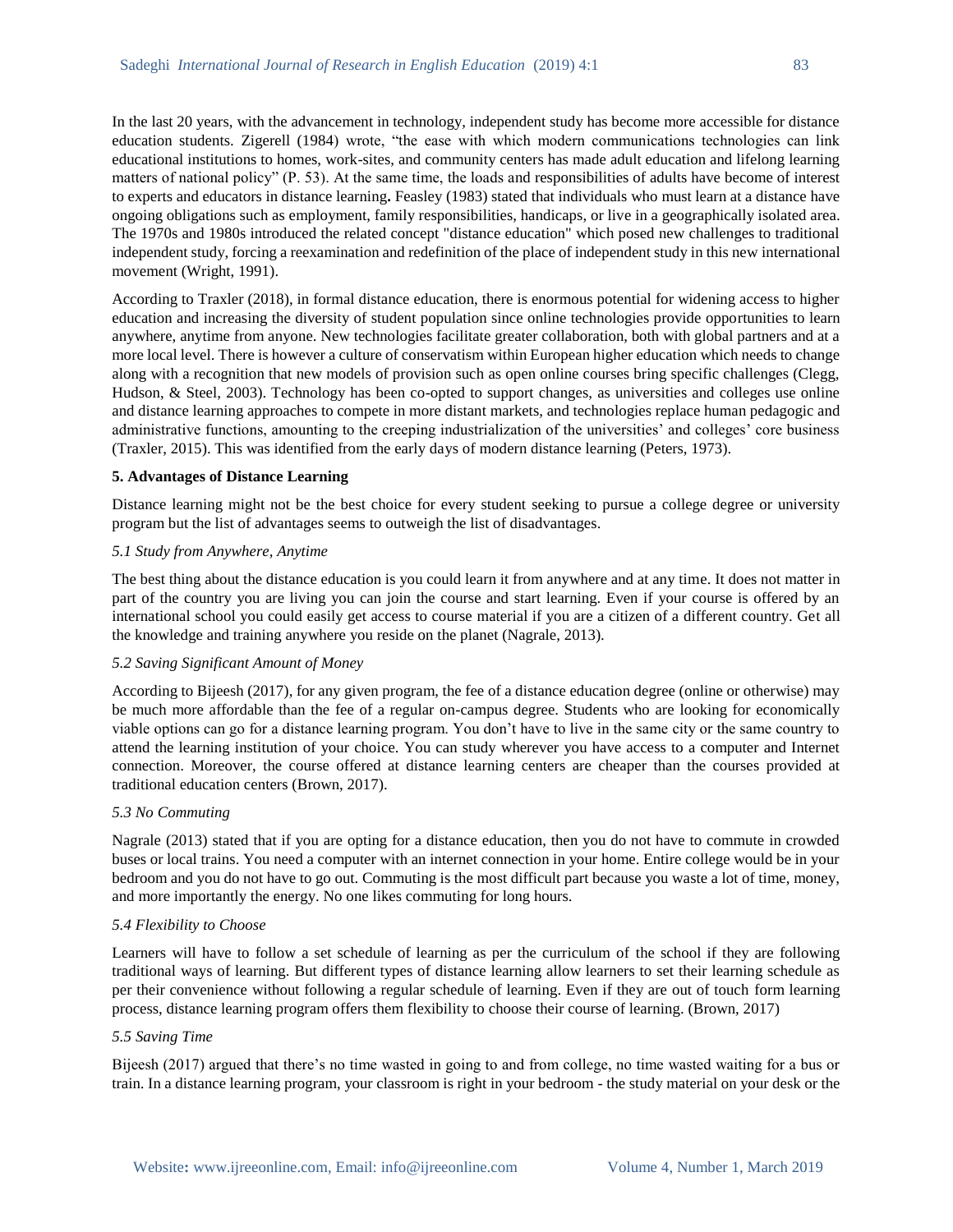e-material on your computer. Students who don't have enough time on their hands can turn to distance education as an option and pursue it from the comfort of their homes.

#### *5.6 Earn While You Learn*

Those who want to improve their resume by getting higher education and without breaking their existing job then distance learning can be the best option for them. Learners can go on earning their livelihood along with improving their qualification as distance learning will accommodate both learning as well as earning (Brown, 2017).

#### **6. Disadvantages of Distance Learning**

Although distance learning offers more people an opportunity to attain higher education, it is not all advantages and benefits.

#### *6.1 High Chances of Distraction*

According to Bijeesh (2017), with no faculty around for face-to-face interaction and no classmates who can help with constant reminders about pending assignments, the chances of getting distracted and losing track of deadlines are high. You need to keep yourself motivated and focused if you want to successfully complete your distance learning course. Distance education is not a good idea if you tend to procrastinate and can't stick to deadlines. Moreover, if you have any doubt then you have to clear yourself without taking help from your teacher or friends since you cannot talk to friends and other colleagues that you do in a normal college course (Nagrale, 2013). It only requires one to be selfmotivated and focused to be able to complete a course successfully (Brown, 2017).

#### *6.2 Complicated Technology*

Brown (2017) explained that any student seeking to enroll for a distance learning program needs to invest in a range of equipment including computer, webcam, and stable internet connection. There is absolutely no physical contact between students and instructors as instruction is delivered over the internet. This overdependence on technology is a major drawback to distance learning. In case of any software or hardware malfunction, the class session will come to a standstill, something that can interrupt the learning process. Moreover, the complicated nature of the technology used in distance learning only limits online education to students who are computer and tech savvy.

#### *6.3 No Social Interaction*

Learners will often be studying alone and so they may feel isolated and miss the social physical interaction that comes with attending a traditional classroom. Moreover, they don't have the chance to practice the lessons verbally. The lack of physical interaction in the education process may cause many problems, such as a great degree of flaming and isolation (Dyrud, 2000). Brown (2017) held the idea that learning in a brick-and-mortar institution presents students with the opportunity to meet and interact with people from different locations on a personal level. Distance learning only limits students to classes and learning materials that are based online. Though students can interact through chat rooms, discussion boards, emails and/or video conferencing software, the experience cannot be compared to that of a traditional campus. Hara and Kling's controversial study (2000) also found that the difficulty and distress experienced by students online might not be adequately understood. Working alone at night caused many complexities and depressing experiences.

#### *6.4 Difficulty Staying in Contact with Instructors*

If learners ever have trouble with assignments, or questions about a lecture while in a traditional class it's generally quite simple to talk to the instructor before or after class or schedule meetings online at a different time. When learners are distance learning, however, they are going to have more difficulty getting in touch with their instructor. Though they can send an email, it's definitely not going to get them the immediate response they would get if they were able to sit down with their instructor (Hutt, 2017).

#### *6.5 Job Markets Do Not Accept Online Degrees*

Nagrale (2013) believed this is could be quite dangerous if you are totally relying on distance education for a degree. You might get a degree but that is not going to be recognized by private companies in the job market and the same problem in government jobs. Still employers prefer a degree from a regular college over online or distance education. They think that distance education is still not a serious form of education.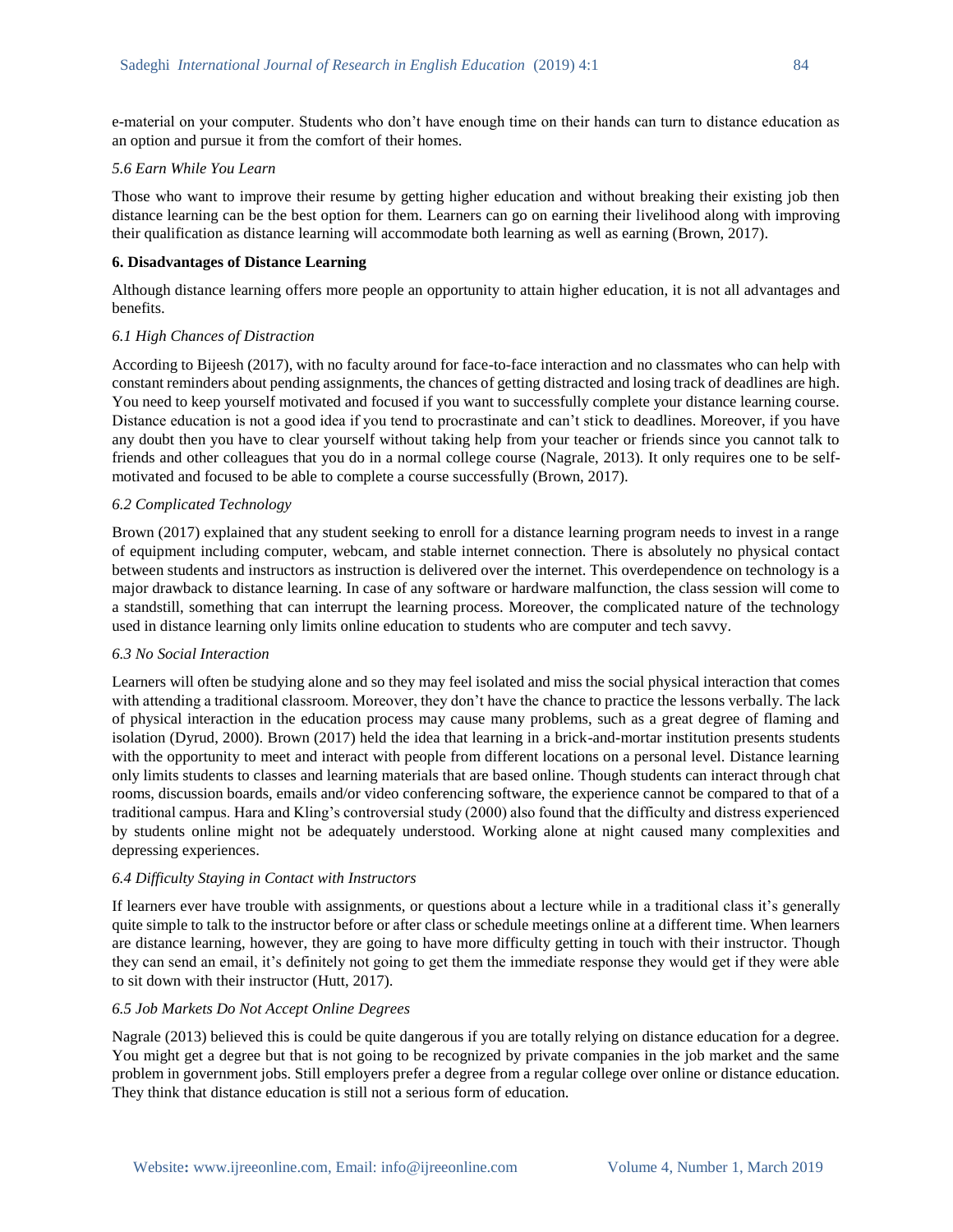#### **7. Conclusion**

The future opportunities for distance education are unlimited. Clearly, distance education programs and courses are here to stay and will increase in the future but there are still many uncertain issues to be clarified and investigated. While distance learning can be at least as effective as conventional classroom learning under certain situations, it hasn't been claimed that e-learning can replace traditional classroom learning. Like any kind of educational program, distance learning comes with a host of pros and cons. Before learners enroll in any kind of distance learning program, they had better make sure to carefully consider these points in order to be sure they'll be getting an education that meets their personal needs, strengths, and career goals.

#### **8. Implications of This Study to Learners and Teachers**

This review literature can have useful implications for both teachers and learners. The new generation is familiar with technology completely so they won't be satisfied with traditional methods of learning. They seek online interaction and they can accept this interaction as part of their learning. So this opportunity can be used to help them learn easily and more effectively. Lots of universities around the world offer this opportunity for learners to study online. They allow learners to study wherever they are, arranging their studies around their work or family life. They learn using study materials and online learning resources that are designed for active learning. They can also connect with other students on their course around the world via their virtual learning environment. This type of teaching helps instructors to teach at home and set their own teaching hours. Due to the broad internet access and educational resources available, having a flexible working schedule is definitely achievable. On the other hand, teachers can access their virtual tutoring session from computers anywhere in the world; this gives them freedom to travel around. All they need is to connect to Wi-Fi or any type of internet connection to asses and virtually meet with students from any location.

### **9. Suggestions for Improving Distance Learning**

In the following section, the researcher mentions some suggestions for the improvement of distance learning. They are as follows:

1. The quality of the teaching is an important factor influencing student satisfaction. This is an especially important consideration for university managers and decision makers, who can organize distance learning in a way that allows them to provide ongoing guidance and improvement strategies for teaching staff.

2. Communication with students on distance learning programs requires special attention, due to the fact that this type of study involves the increasing use of asynchronous video communication, as well as a lack of personal contact, which is essential for the development of trust (Dennen, Aubteen Darabi, & Smith, 2007). Some teachers delay responses to students' messages without apparent reason, and communication is sometimes not enough.

3. Students find that some teachers do not upload enough learning and testing resources suitable for distance learning. The Moodle platform, which is nowadays used in many countries, offers a wide variety of content, applications, and forms of communication available in the e-learning environment, with a detailed description of options (Akhmetova, Vorontsova, & Morozova, 2013).

4. Teachers set deadlines for the preparation of tests, mid-terms, and finals, which do not fit all the students. As a matter of fact, the students should be informed in advance and teachers should provide more support to the students when they underestimate the time and effort required in online learning, since the lack of support is shown to be one of the main reasons for dropping out of university (Conrad, 2009).

#### **References**

- [Ainin,](https://www.sciencedirect.com/science/article/pii/S0360131515000160#!) S., [Muzamil Naqshbandi,](https://www.sciencedirect.com/science/article/pii/S0360131515000160#!) M.[, Moghavvemi,](https://www.sciencedirect.com/science/article/pii/S0360131515000160#!) S., [& Ismawati Jaafar,](https://www.sciencedirect.com/science/article/pii/S0360131515000160#!) N. (2015). Facebook sage, socialization and academic performance. *Computer & Education, 83*(1), 64-73.<https://doi.org/10.1016/j.compedu.2014.12.018>
- Akhmetova, D., Vorontsova, L., & Morozova, I. G. (2013). The experience of a distance learning organization in a private higher educational institution in the Republic of Tatarastan (Russia): From idea to realization. *International Review of Research in Open & Distance Learning, 14*(3). doi: 10.19173/irrodl.v14i3.1428
- Ali, A., & Ahmaed, I. (2011). Key factors for determining students' satisfaction in distance learning courses: A study of Allama Iqbal Open University. *Contemporary Educational Technology, 12*(2), 118-134. [www.cedtech.net/articles/22/222.pdf](http://www.cedtech.net/articles/22/222.pdf)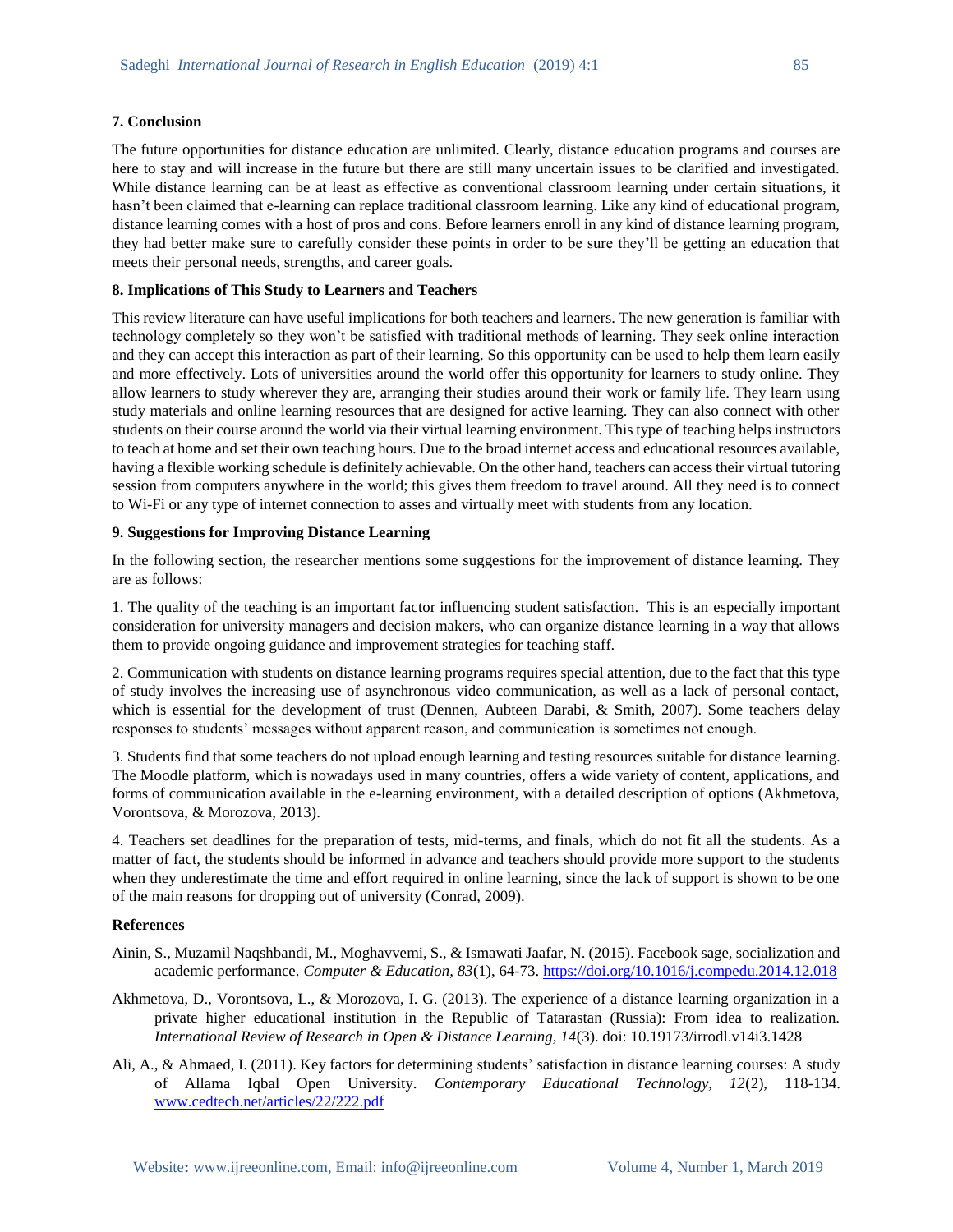Anderson, T. (2011). *The theory and practice of online learning* (2nd Edition). Edmonton, AB: AU Press.

- Anderson, T., & Dron, J. (2011). Three generations of distance education pedagogy. *International Review of Research in Open & Distance Learning*, *12*(3), 80-97.<https://doi.org/10.19173/irrodl.v12i3.890>
- Aydemir, M., Özkeskin E, E., & Akkurt, A. A. (2015). A theoretical framework on open and distance learning. *Procedia-Social and Behavioral Sciences, 174*(2015), 1750–1757. <https://doi.org/10.1016/j.sbspro.2015.01.833>
- Berge, Z. L. (1995). Facilitating computer conferencing: recommendations from the field. *Educational Technology*, *35*(1), 22–30. https://www.jstor.org/stable/44428247
- Bijeesh, N. A. (2017). Advantages and disadvantages of distance learning*.* Retrieved from [http://www.indiaeducation.net/online-education/articles/advantages-and-disadvantages-of-distance](http://www.indiaeducation.net/online-education/articles/advantages-and-disadvantages-of-distance-learning.html)[learning.html](http://www.indiaeducation.net/online-education/articles/advantages-and-disadvantages-of-distance-learning.html)
- Birnbaum, B. (2001). *Foundations and practices in the use of distance education.* Lewiston, NY: Edwin Mellon Press.
- Bransford, J., Brown, A., & Cocking, R. (1999). *How people learn: Brain, mind experience and school.* Washington, D.C.: National Academy Press/National Research Council.
- Brown, C. (2017). *Advantages and disadvantages of distance learning.* Retrieved from <https://www.eztalks.com/elearning/advantages-and-disadvantages-of-distance-learning.html>
- Brown, C. (2017). *Benefits of distance learning.* Retrieved from [https://www.eztalks.com/elearning/benefits-of](https://www.eztalks.com/elearning/benefits-of-distance-learning.html)[distance-learning.html](https://www.eztalks.com/elearning/benefits-of-distance-learning.html)
- Chen, C. W. (2010). Brief introduction of new instruction network learning. *Living Technology Education Journal*, *34*(4), 10-16.
- Clegg, S., Hudson, A., & Steel, J. (2003). The emperor's new clothes: Globalization and e-learning in higher education. *British Journal of Sociology of Education, 24*(1), 39–53. https://www.jstor.org/stable/3593303
- Conrad, D. (2009). Cognitive, instructional, and social presence as factors in learners' negotiation of planned absences from online study. *International Review of Research in Open & Distance Learning, 10*(3). doi: <https://doi.org/10.19173/irrodl.v10i3.630>
- Dembo, M., & Lynch, R. (2004). The relationship between self-regulation and online learning in a blended learning context. *The International Review of Research in Distance Learning, 5*(2). <http://www.irrodl.org/index.php/irrodl/article/view/189/271>
- Dennen, V. P., Aubteen Darabi, A., & Smith, L. J. (2007). Instructor–learner interaction in online courses: The relative perceived importance of particular instructor actions on performance and satisfaction. *Distance Education, 28*(1), 65-79.
- Dyrud, M. A. (2000). The third wave: a position paper. *Business Communication Quarterly, 63*(3), 81-93. [https://doi.org/10.1177/108056990006300310](https://doi.org/10.1177%2F108056990006300310)
- Feasley, C. (1983). *Serving learners at a distance: A guide to program practices.* (ASHE-ERIC Higher Education Research Report no. 5). Washington, DC: Association for the Study of Higher Education and ERIC Clearinghouse on Higher Education. (ERIC Document Reproduction Service No. ED 238 350).
- Firat, M. (2016). Measuring the e-learning autonomy of distance education students**.** *Open Praxis, 8*(3), 191–201. doi: <http://dx.doi.org/10.5944/openpraxis.8.3.310>
- Gagne, M., & Shepherd, M. G. (2001). Distance learning in accounting: A comparison between distance and traditional graduate accounting class. *T.H.E. Journal, 28*(9), 58-60. Retrieved March 13, 2019 from <https://www.learntechlib.org/p/94130/>
- Garrison, D. R., & Shale, D. (1990). *Education at a distance: From issues to practice*. Malabar: FL: Robert E. Krieger.
- Garrison, G. R. (1985). Three generations of technological innovation in distance education. *Distance Education*, *6*(2), 235-241. doi: 10.1080/0158791850060208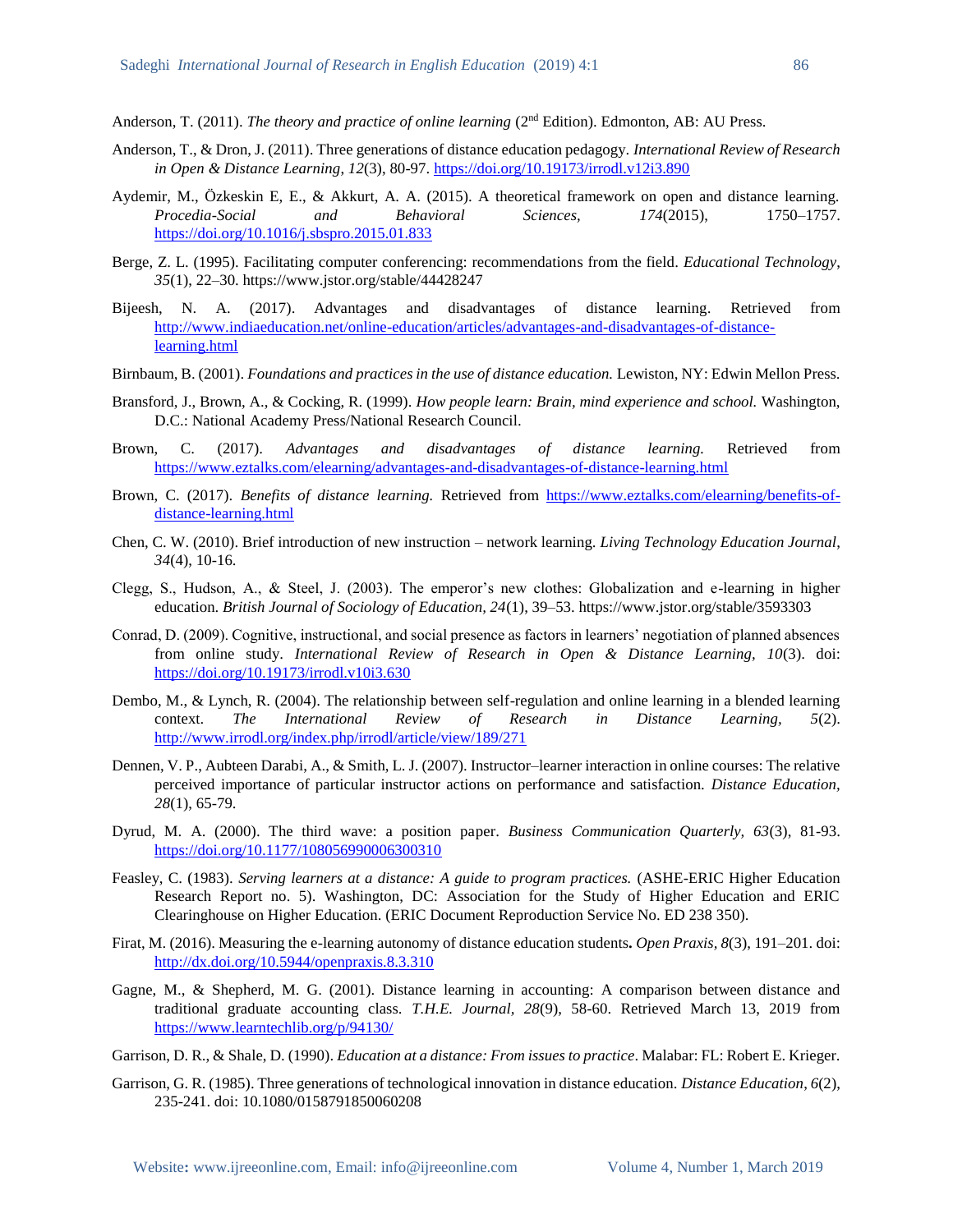- Gunawardena, C. N., & McIsaac, M. S. (2003). Distance education. In D. Jonassen (Ed.), *Handbook for research on educational communications and technology* (pp. 355-396). New York: Simon and Schuster.
- Hanson, D., Maushak, N. J., Schlosser, C. A., Anderson, M. L., Sorenson, C., & Simonson, M. (1997). *Distance education: Review of the literature* (2<sup>nd</sup> ed.). Washington, DC: Association for Educational Communications and Technology. Ames, Iowa: Research Institute for Studies in Education.
- Hara, N., & Kling, R. (2000). Student distress in a web-based distance education course. *Information, Communication & Society*, *3*(4), 557-579.
- Holmberg, B. (1989). *Theory and practice of distance education.* London: Routledge.
- Hutt, M. (2017). *Top 10 disadvantages of distance learning.* [https://www.eztalks.com/elearning/top-10](https://www.eztalks.com/elearning/top-10-disadvantages-of-distance-learning.html) [disadvantages-of-distance-learning.html](https://www.eztalks.com/elearning/top-10-disadvantages-of-distance-learning.html)
- Jacobs, G. M., Renandya, W. A., & Power, M. (2016). Learner autonomy. In G. Jacobs, W. A. Renandya and M. Power (eds.), *Simple, powerful strategies for student centered learning*. New York: Springer International Publishing. https://doi.org/10.1007/978-3-319-25712-9\_3
- Jonassen, D. (1992). Designing hypertext for learning. In E. Scanlon & T. O'Shea (Eds.), *New directions in educational technology* (pp. 123-130). Berlin: Springer-Verlag.
- Kör, H. (2013). Uzaktan ve Örgün Eğitimin Öğrenci Başarısı Üzerine Etkisinin Araştırılması, Gaziantep Ünversitesi Sosyal Bilimler Dergisi. *Gaziantep University Journal of Social Sciences, 12*(2), 267-279.
- Kör, H., Erbay, H., Demir, E., & Akmeşe, Ö. F. (2016). A study on the factors affecting the academic performance of distance education students and formal students, Hit it. *University Journal of Social Sciences Institute, 9*(2), 1029-1050.
- Lynch, R., & Dembo, M. (2004). The relationship between self-regulation and online learning in a blended learning context. *The International Review of Research in Open and Distributed Learning*, *5*(2). https://doi.org/10.19173/irrodl.v5i2.189
- Matthews, D. (1999). The origins of distance education and its use in the United States. *T.H.E. Journal*, *27*(2), 56- 66. Retrieved March 13, 2019 from<https://www.learntechlib.org/p/89339/>
- Mehrotra, C. M., Hollister, C. D., & McGahey, L. (2001). *Distance learning: Principles for effective design, delivery, and evaluation.* Thousand Oaks, CA: Sage Publications, Inc.
- Meyer, K. A. (2002). Quality in distance education: Focus on on-line learning. In A.J. Kezar (Ed.), *ASHE-ERIC Higher Education Report* (Vol. 29, pp. 1-134). Jossey – Bass.
- Moore, M. (1989). Three types of interaction. *American Journal of Distance Education*, *3*(2), 1-6.
- Moore, M. (1990). Background and overview of contemporary American distance education. In M. Moore (Ed.) *Contemporary issues in American distance education* (pp. xii-xxvi). New York: Pergamon.
- Moore, M., & Kearsley, G. (1996). *Distance education: A systems view*. New York: Wadsworth Publishing Company.
- Nagrale**,** P. (2013). *Advantages and disadvantages of distance education*. [https://surejob.in/advantages-and](https://surejob.in/advantages-and-disadvantages-of-distance-education.html)[disadvantages-of-distance-education.html](https://surejob.in/advantages-and-disadvantages-of-distance-education.html)
- Peters, O. (1973). *Distance education and industrial production: A comparative interpretation in outline.* Otto Peters on Distance Education: The Industrialization of Teaching and Learning, 1994; pp. 107–127. Available online: http://www.c3l.uni-oldenburg.de/cde/found/peters67.htm
- Picciano, A. G. (2017). Theories and frameworks for online education: Seeking an integrated model. *Online Learning*, *21*(3), 166-190.doi: 10.24059/olj. v21i3.1225
- Reiser, R. A., & Dempsey, J. V. (2012). *Trends and issues in instructional design and technology* (3rd ed.) Upper Saddle River, NJ: Erlbaum.
- Ryan, M. (1997). *Education Casts Wide Net*. Tech Web News.